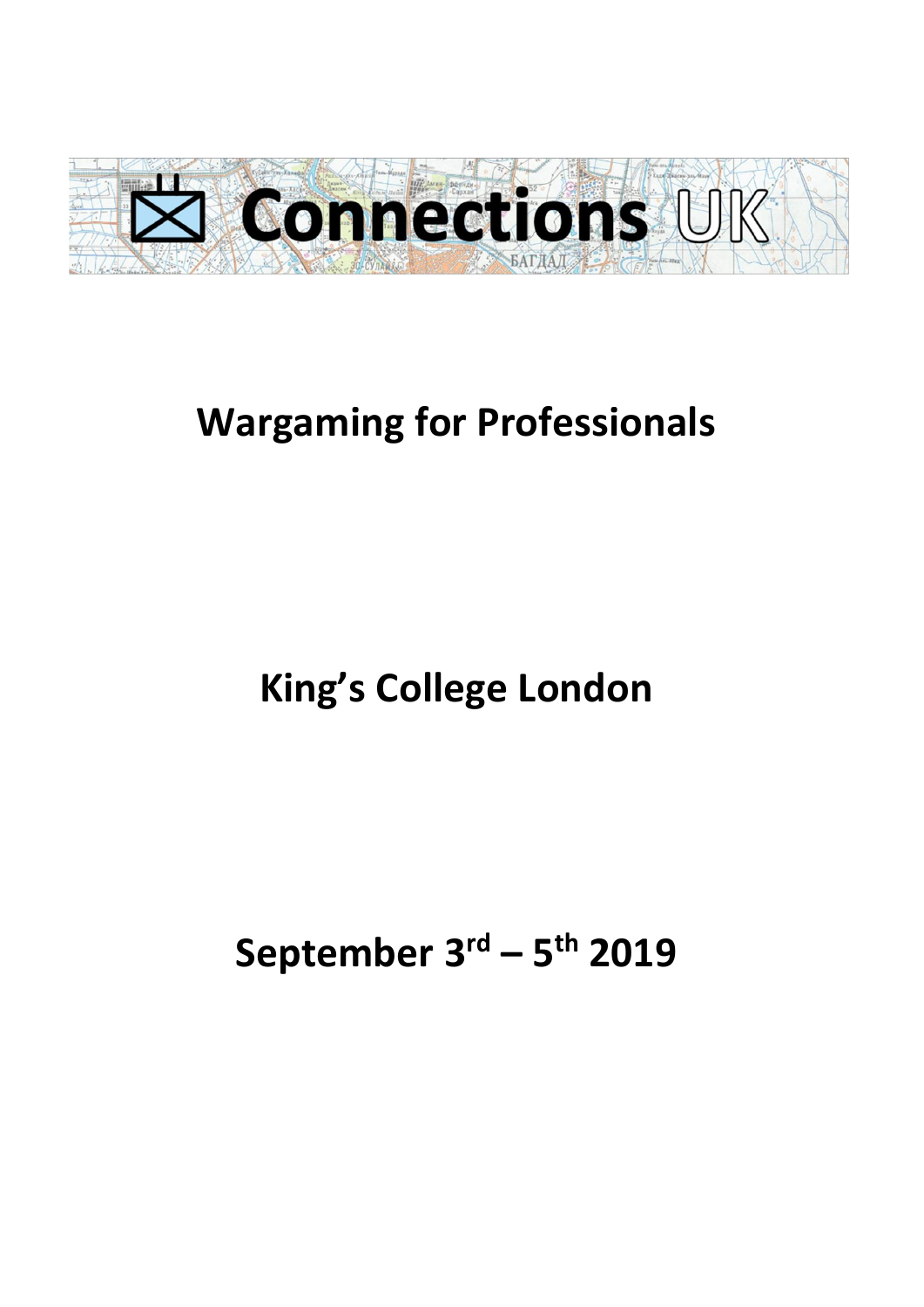## **Day 1: Tuesday 3 September 2019**

| <b>Time</b>   | Event                                                                                                                                                                                           | <b>Chair/Speakers</b>                                                                                                                                                                                                                                                                                                                                                                                                   | <b>Remarks</b>                                                                                                                                                                                                                                                                                                                                                                                                                                                                                                 |  |
|---------------|-------------------------------------------------------------------------------------------------------------------------------------------------------------------------------------------------|-------------------------------------------------------------------------------------------------------------------------------------------------------------------------------------------------------------------------------------------------------------------------------------------------------------------------------------------------------------------------------------------------------------------------|----------------------------------------------------------------------------------------------------------------------------------------------------------------------------------------------------------------------------------------------------------------------------------------------------------------------------------------------------------------------------------------------------------------------------------------------------------------------------------------------------------------|--|
| 0900 - 0930   | Arrival and drinks - KCL Great Hall Entrance                                                                                                                                                    |                                                                                                                                                                                                                                                                                                                                                                                                                         |                                                                                                                                                                                                                                                                                                                                                                                                                                                                                                                |  |
| 0930 - 0945   | Welcome and introduction - Safra Lecture Theatre                                                                                                                                                | Maj Tom Mouat, Prof Philip Sabin, Colin<br>Marston and Graham Longley-Brown                                                                                                                                                                                                                                                                                                                                             | Daily conference structure and locations,<br>followed by move to various locations                                                                                                                                                                                                                                                                                                                                                                                                                             |  |
| 1000 - 1300   | Introduction to Wargaming Course - K4.2                                                                                                                                                         | Maj Tom Mouat and Jerry Elsmore                                                                                                                                                                                                                                                                                                                                                                                         | All day                                                                                                                                                                                                                                                                                                                                                                                                                                                                                                        |  |
| 1000 - 1300   | Diverse Game Formats and Adjudication Methods -<br>Great Hall, MB1.1, 1.2, 1.3 and 1.4, K0.16, 0.17, 0.18,<br>$0.19$ and $0.20$<br>Drinks 1100 -1130 - Great Hall Entrance                      | Games: (signed up to pre-conference)<br>1. Megagame: Super Soldiers & Killer<br>Robots 2035-Jim Wallman<br>2. Map & counter: Ukraine crisis - Rik Stolk<br>and Graeme Goldsworthy<br>3. Map & counter computer-assisted<br>wargame: RCAT Full-Spectrum Adjudication -<br>Graham Longley-Brown, Jeremy Smith, Dstl,<br>NSC and Slitherine<br>4. Card-driven game: Cyber resilience game -<br><b>LTC Thorsten Kodalle</b> | Megagame all day; others 2 x 1/2 day sessions.<br>See map on next page for locations<br>5. 'Euro-style' board game: AFTERSHOCK<br>Humanitarian Crisis Game - Prof Rex Brynen<br>6. Board game: Integrity: Conflict Sensitivity<br>and Corruption - Paul Howarth<br>7. Matrix game: Hybrid campaign game - Anja<br>van der Hulst<br>8. Map & counter: Afghanistan Provincial<br>Reconstruction Team (PRT) Game<br>- Roger Mason<br>9. Map & counter plus negotiation: 2 <sup>nd</sup> Punic<br>War - Phil Sabin |  |
| 1300 - 1400   | Lunch                                                                                                                                                                                           |                                                                                                                                                                                                                                                                                                                                                                                                                         | Pay as you dine in King's Kitchen or snack bar                                                                                                                                                                                                                                                                                                                                                                                                                                                                 |  |
| 1400 - 1745   | Introduction to Wargaming Course - K4.2                                                                                                                                                         | Maj Tom Mouat and Jerry Elsmore                                                                                                                                                                                                                                                                                                                                                                                         |                                                                                                                                                                                                                                                                                                                                                                                                                                                                                                                |  |
| 1400 - 1745   | Diverse Game Formats and Adjudication Methods -<br>Great Hall, MB1.1, 1.2, 1.3 and 1.4, K0.16, 0.17, 0.18,<br>0.19 and 0.20 and Safra Lecture Theatre<br>Drinks 1530-1600 - Great Hall Entrance | Games: (signed up to pre-conference)<br>As morning session plus at 1400 in the Safra Lecture Theatre:                                                                                                                                                                                                                                                                                                                   | Megagame all day; others 2 x 1/2 day sessions<br>Three-table double-blind wargame: Camberley Kriegsspiel - Ivor Gardiner.<br>This is a briefing only, which will include recruiting participants for the Day 2 Games Fair                                                                                                                                                                                                                                                                                      |  |
| $1800 - 1900$ | Wargame component production and map generation -<br>K4.2                                                                                                                                       | Maj Tom Mouat                                                                                                                                                                                                                                                                                                                                                                                                           | Informal evening session                                                                                                                                                                                                                                                                                                                                                                                                                                                                                       |  |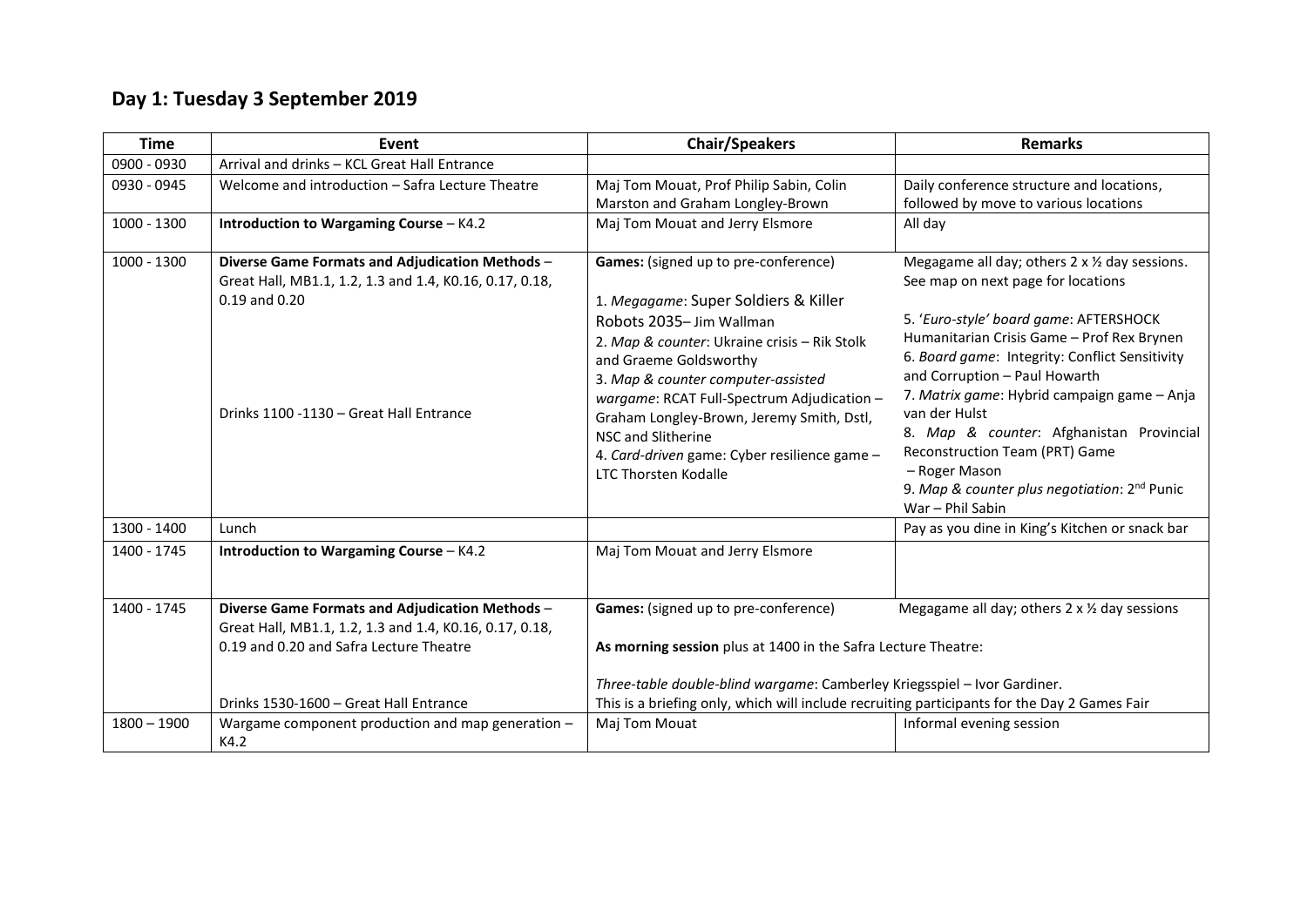#### **Day 1 Game Locations**

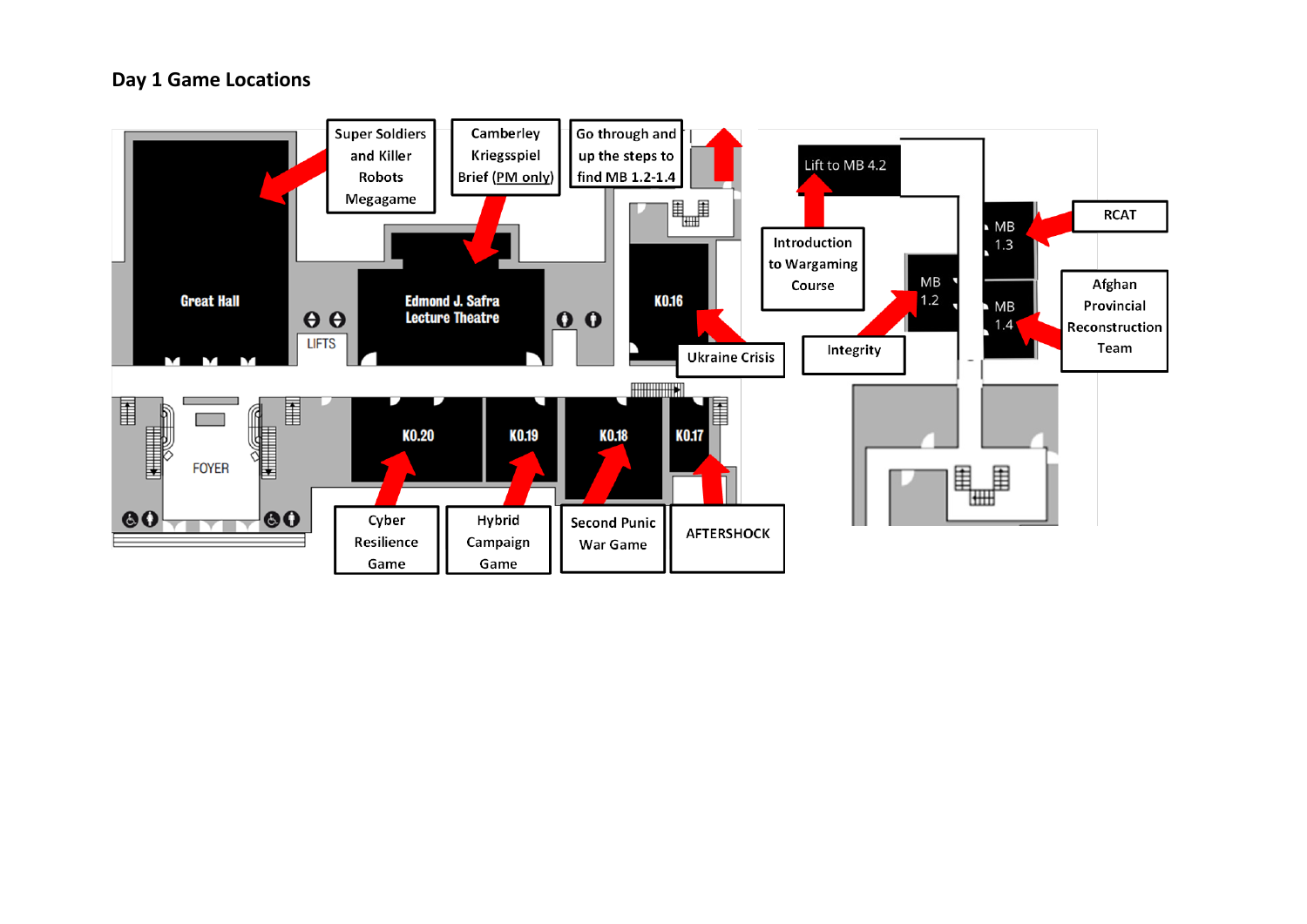## **Day 2: Wednesday 4 September 2019**

| <b>Time</b> | <b>Event</b>                                                                                                                                                                                                            | <b>Chair/Speakers</b>                                                                                                                                                                                                                                                                                                                                                                                                                                |                                                                                                                                                                                                                                                                                                                                                                                          | <b>Remarks</b>                                                                  |
|-------------|-------------------------------------------------------------------------------------------------------------------------------------------------------------------------------------------------------------------------|------------------------------------------------------------------------------------------------------------------------------------------------------------------------------------------------------------------------------------------------------------------------------------------------------------------------------------------------------------------------------------------------------------------------------------------------------|------------------------------------------------------------------------------------------------------------------------------------------------------------------------------------------------------------------------------------------------------------------------------------------------------------------------------------------------------------------------------------------|---------------------------------------------------------------------------------|
| 0830 - 0900 | Arrival and drinks - KCL Great Hall Entrance                                                                                                                                                                            |                                                                                                                                                                                                                                                                                                                                                                                                                                                      |                                                                                                                                                                                                                                                                                                                                                                                          |                                                                                 |
| 0900 - 0915 | Welcome and introduction - Great Hall                                                                                                                                                                                   | Maj Tom Mouat, Prof Philip Sabin, Colin Marston and Graham<br>Longley-Brown                                                                                                                                                                                                                                                                                                                                                                          |                                                                                                                                                                                                                                                                                                                                                                                          | Daily conference structure<br>and locations                                     |
| 0915 - 1020 | Plenary 1: The Psychology of Wargaming - Great Hall<br>Drinks 1020-1045 - Great Hall Entrance                                                                                                                           | Chair: Dr Aggie Hirst<br>Capt Philip Matlary, Norwegian Army<br>Prof Neil Verrall, Dstl<br>Dr Yuna Wong                                                                                                                                                                                                                                                                                                                                              |                                                                                                                                                                                                                                                                                                                                                                                          | 15 minutes per speaker<br>then 15 minutes Q&A<br>Chair 5 minutes                |
| 1045 - 1145 | Deep Dive 1. Simultaneous:<br>• Quantitative vs Qualitative Gaming<br><b>Answering 'So what?' Questions</b><br>$\bullet$<br><b>Successful Playtesting</b><br>$\bullet$<br>Data Capture & Analysis (Part 1)<br>$\bullet$ | Prof Phil Sabin<br>Jim Wallman<br>Graham Longley-Brown and Dr James Bennett<br><b>Colin Marston</b>                                                                                                                                                                                                                                                                                                                                                  |                                                                                                                                                                                                                                                                                                                                                                                          | Sessions signed up to pre-<br>conference. See map on<br>next page for locations |
| 1150 - 1230 | Keynote. Dr Lynette Nusbacher: There's No Pro like an<br>Old Pro: Professionalism and Wargaming - Great Hall                                                                                                            |                                                                                                                                                                                                                                                                                                                                                                                                                                                      |                                                                                                                                                                                                                                                                                                                                                                                          |                                                                                 |
| 1230 - 1245 | <b>Games Fair Introduction - Great Hall</b>                                                                                                                                                                             | Prof Phil Sabin                                                                                                                                                                                                                                                                                                                                                                                                                                      |                                                                                                                                                                                                                                                                                                                                                                                          | Games signed up to pre-<br>conference                                           |
| 1245 - 1345 | Lunch                                                                                                                                                                                                                   |                                                                                                                                                                                                                                                                                                                                                                                                                                                      |                                                                                                                                                                                                                                                                                                                                                                                          | Pay as you dine in King's<br>Kitchen or snack bar.                              |
| 1345 - 1615 | Games Fair Session 1 - Venues to be confirmed during<br>Introduction<br>Drinks 1615-1645 - Great Hall Entrance                                                                                                          | 1. Anti-Submarine Warfare: a game for<br>understanding the basics - Ed Oates<br>2. Crisis in Zefra: An analytical matrix game -<br>US Naval Postgraduate School                                                                                                                                                                                                                                                                                      | 12. Confrontation Analysis: Wargaming the<br>US/China trade war - Dstl<br>13. We Are Coming, Nineveh! - Rex Brynen<br>14. A Reckoning of Vultures - Rex Brynen                                                                                                                                                                                                                           |                                                                                 |
| 1645 - 1915 | Games Fair Session 2 - Venues to be confirmed during<br>Introduction                                                                                                                                                    | 3. The Camberley Kriegsspiel - Ivor Gardiner<br>4. Signal - Sandia Labs and Berkeley<br>5. Sweeping Satellites - Mike Sheehan and<br>Mark Flanagan<br>6. FITNA: The global war in the Middle East -<br>Pierre Razoux<br>7. Dogfight - Phil Sabin<br>8. Decisions and Disruptions cyber game - Dr<br><b>Ben Shreeve</b><br>9. Rosenstrasse - Graham Longley-Brown<br>10. Fire and Movement - Mark Flanagan<br>11. Next War: Poland - Callum Nicholson | 15. The Al Asqa Intifada - Stella Guesnet<br>16. Beggars in Red: The Battle of Waterloo -<br>James Bridgman<br>17. Cyber card game - Dstl<br>18. Combat mission tactical computer<br>wargame - Dstl<br>19. STRIKE! - Dstl<br>20. Strategic Wargame Verden Crisis - Dstl<br>21. Canvas Aces-Phil Sabin<br>22. Kursk to Kamenets: The battle for the<br>Ukraine 1943-1944 - James Halstead |                                                                                 |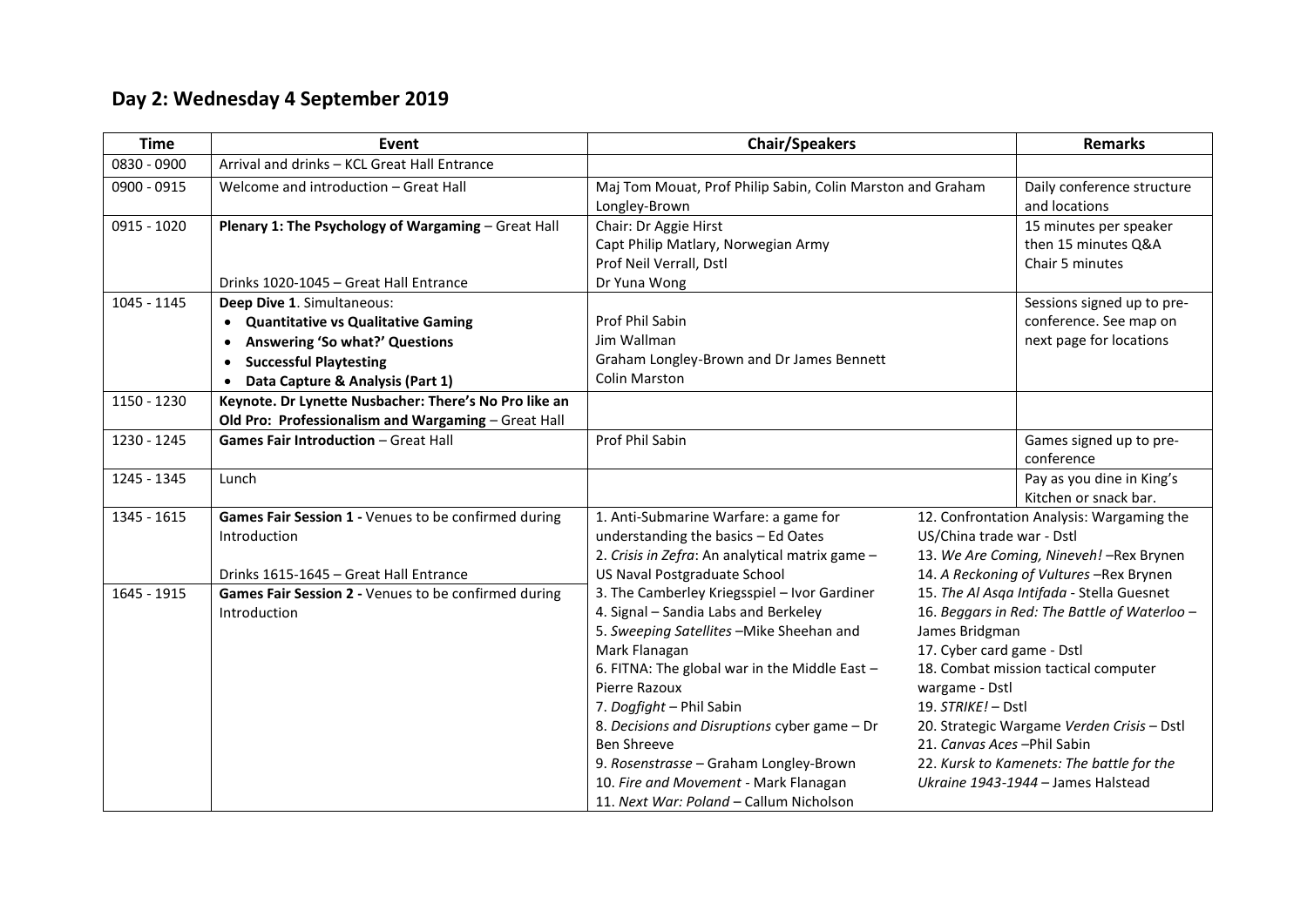### **Day 2 Deep Dive Locations**

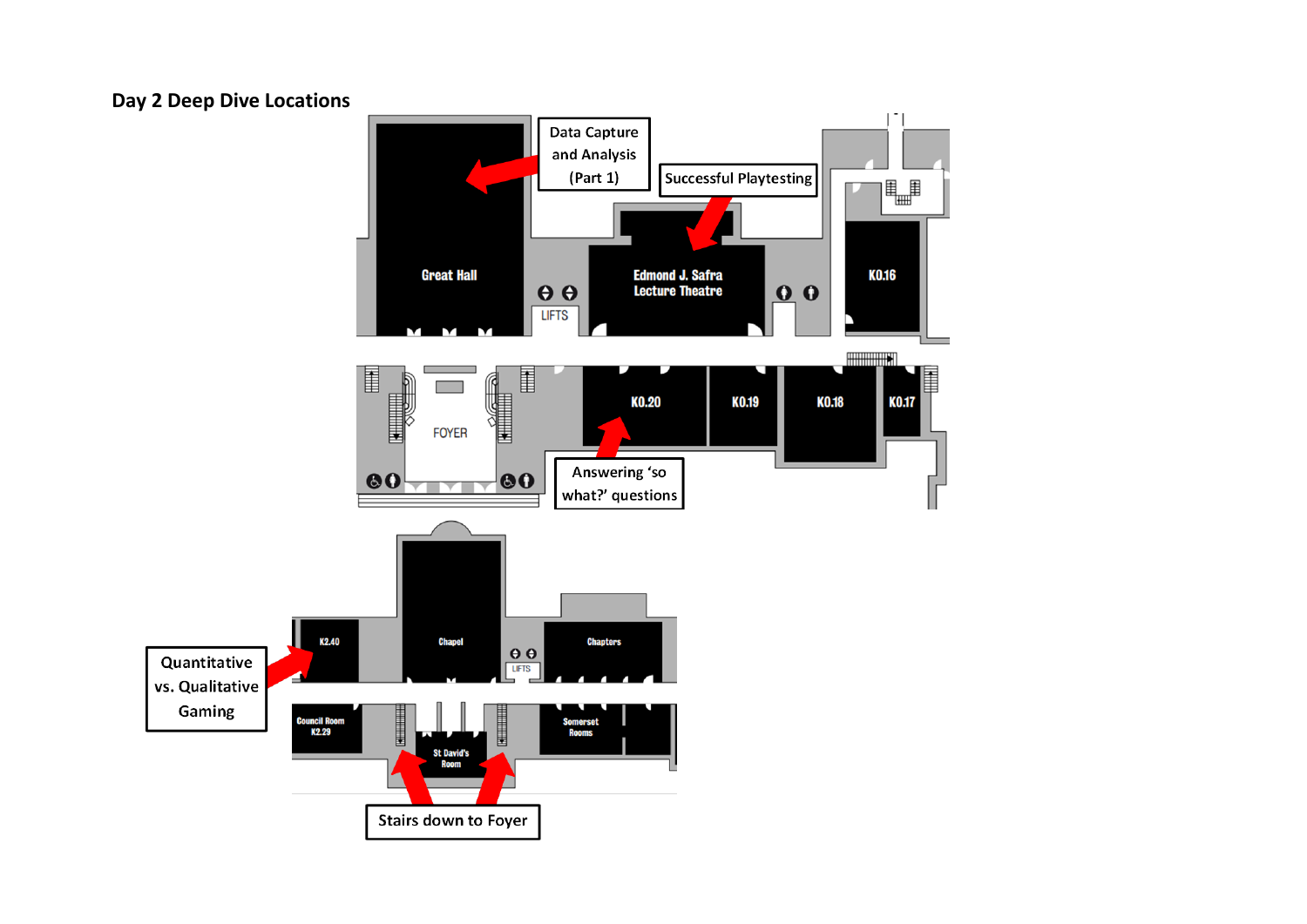## **Day 3: Thursday 5 September 2019**

| <b>Time</b> | Event                                                    | <b>Chair/Speakers</b>                                      | <b>Remarks</b>             |
|-------------|----------------------------------------------------------|------------------------------------------------------------|----------------------------|
| 0830 - 0845 | Arrival and drinks - KCL Great Hall Entrance             |                                                            |                            |
| 0845 - 0915 | Welcome and introduction - Great Hall                    | Maj Tom Mouat, Prof Philip Sabin, Colin Marston and Graham | Daily conference structure |
|             |                                                          | Longley-Brown                                              | and locations              |
| 0915 - 1020 | <b>Plenary 2: Wargaming Hybrid Operations (including</b> | Chair: John Curry                                          | 15 minutes per speaker     |
|             | Cyber) - Great Hall                                      | Dr Ben Shreeve                                             | then 15 minutes Q&A        |
|             |                                                          | Roger Mason                                                | Chair 5 minutes            |
|             | Drinks 1020-1045 - Great Hall Entrance                   |                                                            |                            |
| 1045 - 1215 | Deep Dive 2. Simultaneous:                               |                                                            | Sessions signed up to pre- |
|             | <b>Wargaming the Future</b><br>$\bullet$                 | Dr Stephen Downes-Martin and Stephen Aguilar-Millan        | conference. See map on     |
|             | <b>Space Games</b><br>$\bullet$                          | Jim Wallman, Prof Mike Sheehan, Stephen Etheridge          | next page for locations    |
|             | <b>Technology to Support Wargaming</b><br>$\bullet$      | Andrew Elliott, Dstl, NSC, Slitherine, DIEM, Smithery, Red |                            |
|             |                                                          | Scientific/HQ ARRC and DeepBlue/MWC                        |                            |
| 1215 - 1315 | Lunch                                                    |                                                            | Pay as you dine in King's  |
|             |                                                          |                                                            | Kitchen or snack bar       |
| 1315 - 1400 | Deep Dive 2 continued:                                   |                                                            | Sessions signed up to pre- |
|             | <b>Wargaming the Future</b>                              | Stephen Downes-Martin and Stephen Aguilar-Millan           | conference. See map on     |
|             | <b>On Wargaming</b><br>$\bullet$                         | Matt Caffrey and Dr James McClelland                       | next page for locations    |
|             | Data Capture & Analysis (Part 2)<br>$\bullet$            | <b>Colin Marston</b>                                       |                            |
|             | <b>Technology to Support Wargaming</b><br>$\bullet$      | Andrew Elliott, Dstl, NSC, Slitherine, DIEM, Smithery, Red |                            |
|             |                                                          | Scientific/HQ ARRC and DeepBlue/MWC                        |                            |
| 1400 - 1515 | Plenary 3: The Selection and Use of Commercial off the   | <b>Chair: Colin Marston</b>                                | 15 minutes per speaker     |
|             | Shelf and Modified off the Shelf (COTS/MOTS) Games -     | Jim Wallman and Jeremy Smith (Dstl air games review)       | then 10 minutes O&A        |
|             | <b>Great Hall</b>                                        | Paul Beaves (Dstl land games review)                       | Chair 5 minutes            |
|             |                                                          | William F. Owen (Wilf)                                     |                            |
|             | Drinks 1515 - 1530 - Great Hall Entrance                 | Lt Col Ranald Shepherd                                     |                            |
| 1530 - 1615 | Keynote: Senior Military Officer - Great Hall            |                                                            |                            |
| 1620 - 1700 | Plenary 4: Gaming Peace and Stabilisation Operations -   | Prof Rex Brynen                                            |                            |
|             | <b>Great Hall</b>                                        |                                                            |                            |
| 1700        | Closing remarks                                          | Prof Phil Sabin and Colin Marston                          |                            |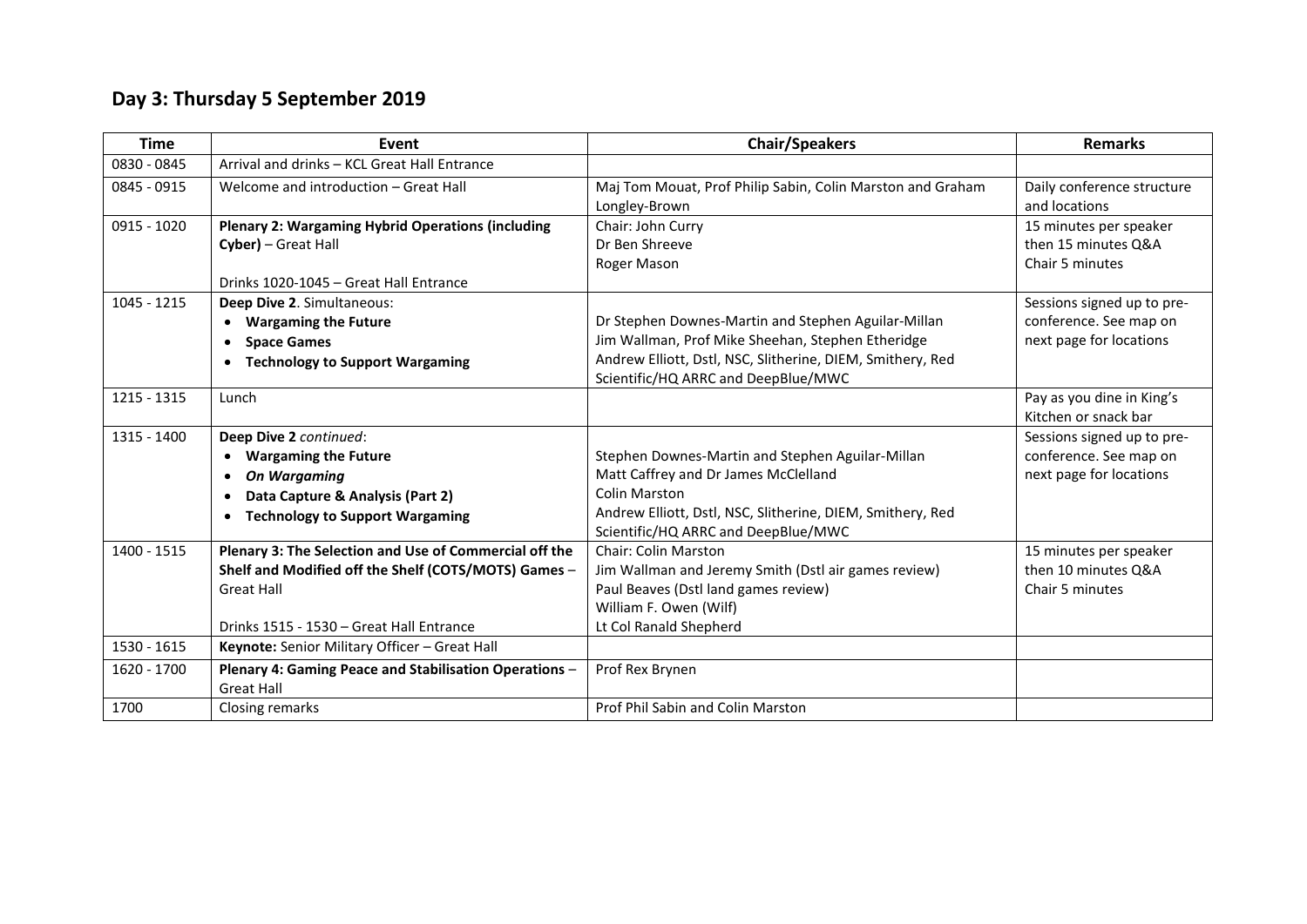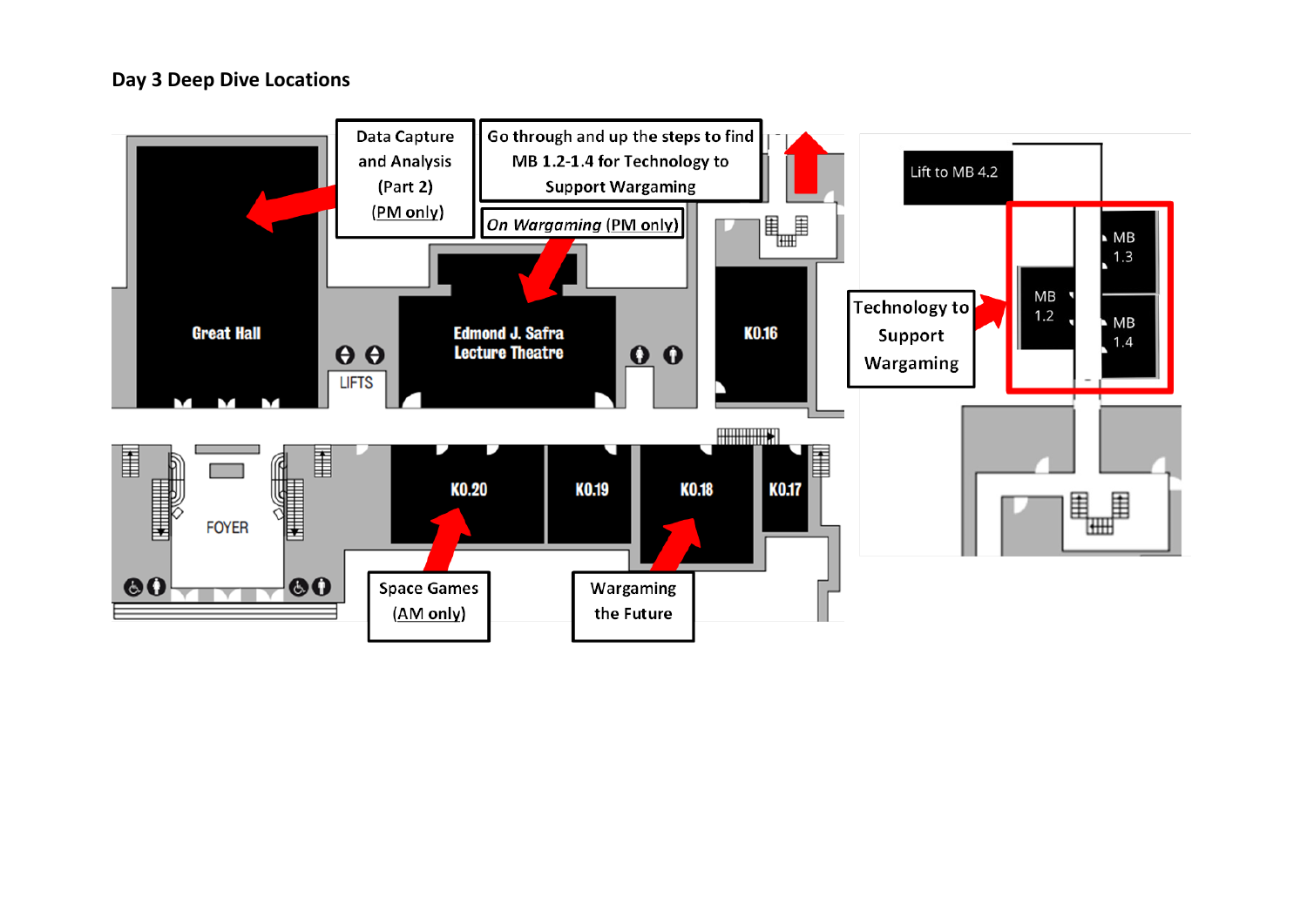#### **Speaker and chair biographies**

**Stephen Aguilar-Millan** is the Director of Research of the European Futures Observatory, a Foresight Research Institute based in the UK, where he manages the research of a team of 12. The Observatory specialises in providing insights into how the world might be in the second half of this century. Stephen's specialisation within the team is directed towards the economy and the financial system, and how this may impinge upon future geo-politics. In wargaming terms, Stephen specialises in economic and financial wargaming, of which he has over 25 years of experience. He holds a number of advisory positions with a number of public bodies around the world, and he advises a number of private sector firms on these matters.

**Paul Beaves** is an independent defence consultant with 16 years' experience in the British Army, serving in the Royal Armoured Corps, with operational tours of Kosovo, Iraq and Afghanistan. He has a BA from Kings in War Studies, and an in service MA, again with Kings, 'War in the Modern World', where his dissertation was on Urban Combat. Paul has conducted numerous manual wargames, constructive and virtual simulations, both as a Dstl Military Adviser and latterly as a consultant. Whilst working at Roke Manor Research he designed the Cyberstrike tactical CEMA wargame, which was used by CD Info for understanding the problem space of using cyber and EW effects at the tactical level. Paul specialises in using Surrogate Red Team wargaming methodology to understand threats and vulnerabilities to capability, recently using this technique to assist the National Crime Agency. A lifelong fan of painting things then making them fight each other, Paul is currently working with Dstl as a Red cell player for their analysis work in support of British Army Force development.

**Rex Brynen** is Professor of Political Science at McGill University, specializing in Middle East politics and regional security; peace, stabilization, and humanitarian operations; and political-military wargaming. He is author or editor of a dozen books on the Middle East and related topics, including Beyond the Arab Spring (2012). He is also senior editor of the conflict simulation website PAXsims (http://www.paxsims.org), designer of the humanitarian crisis simulation AFTERSHOCK, and a codesigner of MaGCK: Matrix Game Construction Kit and We Are Coming Nineveh! Prof. Brynen received the International Studies Association's Deborah Gerner Innovative Teaching Award for his work on classroom simulations. In addition to his academic work, he has served as an intelligence analyst, and as a consultant to various governments, United Nations agencies, and the World Bank.

**Matt Caffrey** is currently a civil servant assigned to Headquarters Air Force Research Laboratory (AFRL) at Wright Patterson AFB. His duties include leading Future Analytical Science and Technology (FAST) wargames, teaching the Air Force Material Command (AFMC) Wargame Course and AFRL and liaison to AFMC for wargaming. His prior positions include helping to stand up the HQ AFMC wargame branch and lead of the Future Warfare Analysis Team, Directorate of Plans and Programs, Headquarters AFRL. He has previously served as Professor of Wargaming and Campaign Planning at the Air Command and Staff College (ACSC), Research Associate at the School of Advanced Airpower Studies, and Senior Analyst for the SYSCON Corporation, supporting the Air Force Wargaming Institute (all at Air University, Maxwell Air Force Base, Alabama). He is a retired colonel in the Air Force Reserve. His final military assignment was as Senior Reservist, Information Directorate, AFRL. Previous duty assignments were as Chief of Wargaming Strategy Development in the Air Staff's Checkmate Division, in Washington, D.C., and at the major air command, wing, group, and squadron levels. Colonel Caffrey is the developer of the "third-generation war game" concept, the Strategy Cycle (sometimes called the "Caffrey Loop"), and the Caffrey Triangle. In 1993 he helped found the Connections interdisciplinary wargame conference and in 2013 helped found Connections UK. He created the ACSC wargame elective course, the AFRL wargame course and the AFMC wargame course. Colonel Caffrey is the designer of AFMC's Agile Combat Support Science and Technology Wargame, the AFRL/Royal Air Force Agile Combat Support Science and Technology Wargame, the Air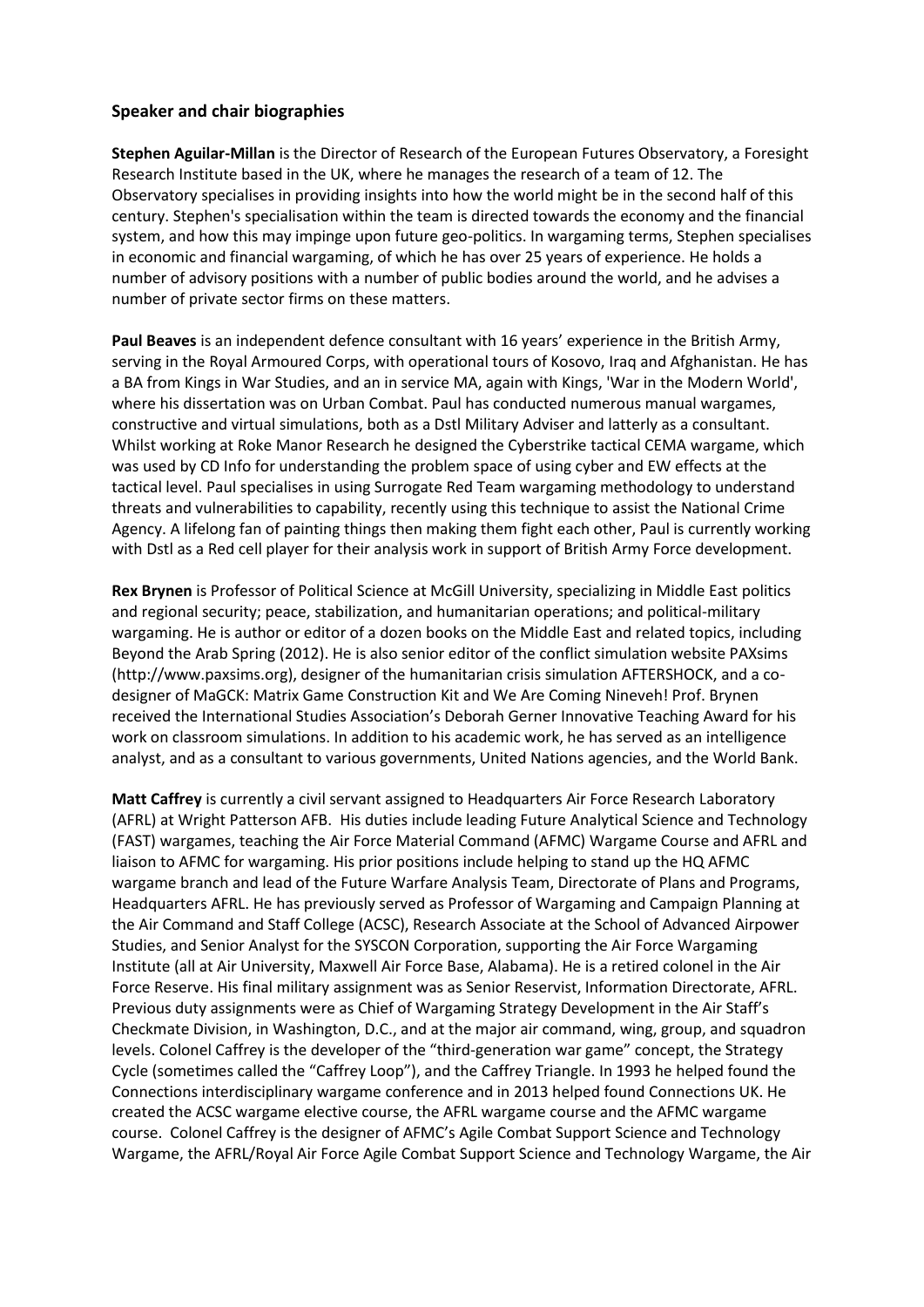Force Research Laboratory Wargame, the Engineer/Strategist Exercise, the Joint Resource Allocation Exercise (JRAX), the Joint Deployment Employment Exercise (JDEX), and several others. He is the author of On Wargaming, Newport, Naval War College Press, 2019, co-author (with Frank Chadwick) of Gulf War Fact Book, Normal, Ill.: Game Designers Workshop, 1991, and has written several chapters and many articles on wargaming, airpower, and defense issues. He has spoken on wargaming; internationally from the German War College, to the United Kingdom's Defense Research Establishment, and in the United States from the Pentagon to Silicon Valley. A former member of the Air University Red Team, he has served on Blue, Red or White teams for Air Force, Navy, and Army Title 10 wargames.

**John Curry** has an international reputation in conflict simulations/ serious games and has worked with many of the key personalities in the field. He is a senior lecturer in games development and cyber security at Bath Spa University, in the UK. As the chief editor of the History of Wargaming Project, he has authored/ co-authored/ edited more than 80 books on various aspects of wargaming. This includes handbooks on the application of innovations such as Matrix Games and Confrontation analysis to professional wargaming. He has worked on games with the MOD, DSTL, RN, BAE, Pentagon (Office for Net Assessment) and other public sector organisations. These games have ranged from conflict on the Cold War Central Front, to confrontations short of war, such as over resources, banking crises and BREXIT. Currently, he is spending a lot of time considering new ways of modelling cyber conflict. In his spare time, he plays games.

**Dr Stephen Downes-Martin** is a Research Fellow at the US Naval War College and an independent scholar analysing the use and abuse of wargaming and other decision support tools at the strategic, operational and tactical levels of warfare and business. His current research focus is how to manipulate wargame design, adjudication and analysis to deceive decision makers, how decision makers deceive themselves and allow themselves to be deceived, how to detect such manipulation and protect decision makers from them. His full bio, contact details and published papers are at <https://sites.google.com/site/stephendownesmartin/>

**Andrew Elliott** is a Senior Analyst from the Operational Analysis and Research Branch (OARB) at the HQ Allied Rapid Reaction Corp (ARRC). He has been seconded from the Wargaming Team at the Defence Science and Technology Laboratory (Dstl) to project manage the implementation of a new wargame that aims to enhance operational analysis. He has experience in a wide range of military training and analytical systems from the tactical to the operational level. In 2018, he was part of the team who delivered a Defence S&T computer-assisted manual wargame and this work received a Chief Scientific Award. He has a BSc (Hons) in Politics and History and an MA in War Studies from King's College London. He currently serves in the British Army Reserve as a Platoon Commander.

**Laura Epifanovskaya** is a systems engineer and deterrence research analyst at Sandia National Laboratories specializing in cyber resilience of high-consequence systems and the dynamics of interconnected nations in conflict as they relate to nuclear deterrence. In her eight years at the laboratory, she has worked on several national security programs, including as an analyst for various government agencies and as a system and electrical component designer on multiple nuclear weapon programs. She received a Bachelor's degree in Chemistry and Spanish Language from Loyola University in 2004, and a PhD in Physical Chemistry from the University of Southern California in 2010.

**Stephen Etheridge** has been wargaming with rules, a measure and dice since he was twelve years old. Prior to that he used marbles fired from a spring loaded model of a Colt 45. He has studied military history even longer. For the past 20 years Stephen's "day job" has been in the field of Natural Language Processing and Information Extraction. He has consulted to most of the UK security and law enforcement agencies at one time or another and continues to do so. Another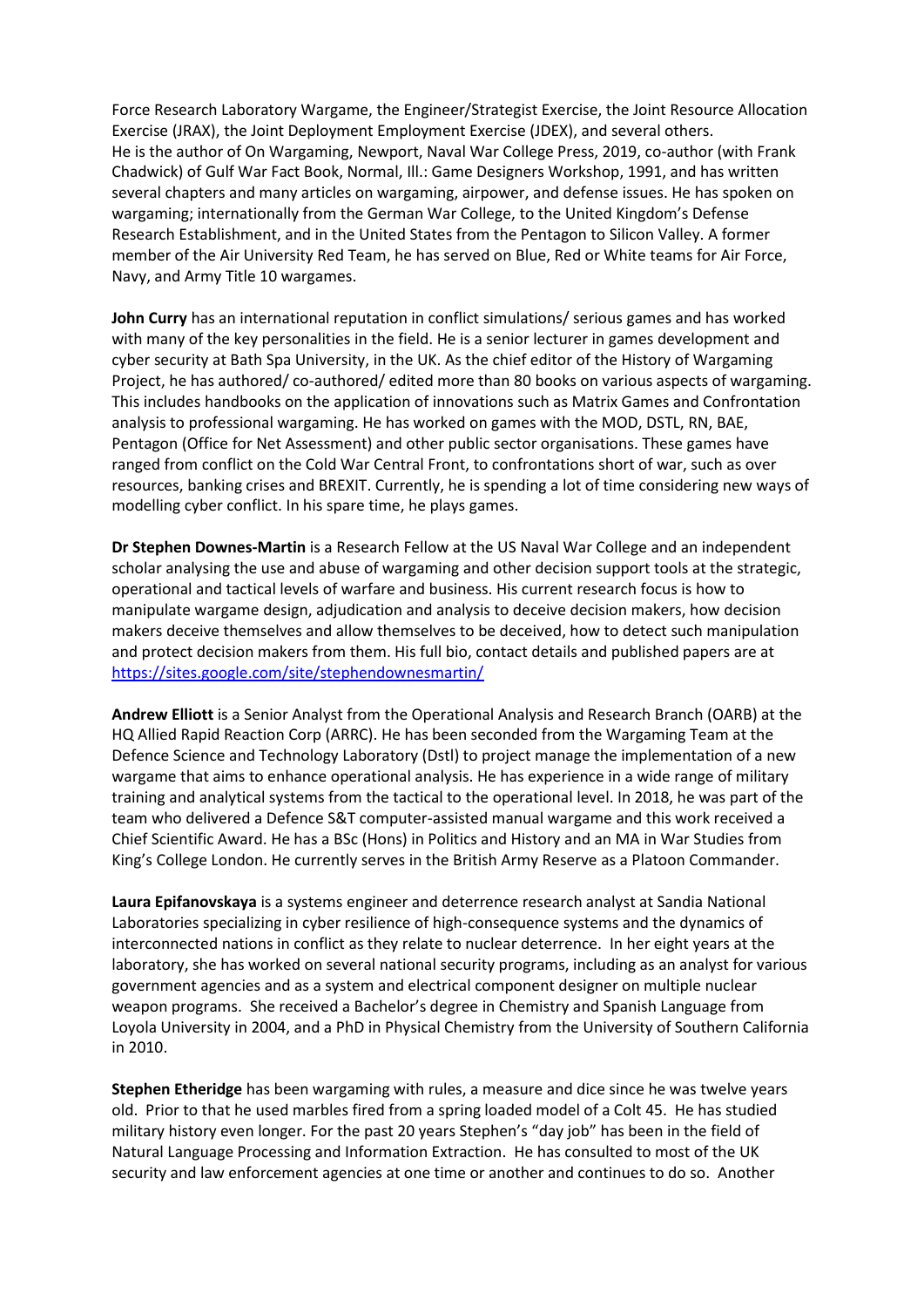client of his was ESA. He is (currently) the Principal Solution Architect at BMT Defence and Security, where he is associated with BMT's emerging space initiatives and Operational Research work. Stephen is a member of the 'Abbeywood Irregulars' and as such regularly designs and runs games, particularly asymmetric and naval games.

**Bethany L. Goldblum** is an Associate Research Engineer in the Department of Nuclear Engineering at the University of California, Berkeley and Executive Director of the Nuclear Science and Security Consortium, a multi-institution initiative established by the National Nuclear Security Administration to conduct research and development supporting the nation's non-proliferation mission while expanding the talent pipeline. Her research explores fundamental and applied nuclear physics, scintillator characterization, multi-source analytics, experimental wargaming, and nuclear security policy. Goldblum leads the Bay Area Neutron Group, a research team focused on applied neutron physics for nuclear security applications, and founded and directs the Nuclear Policy Working Group, an interdisciplinary team of scholars developing policy solutions to strengthen global nuclear security. She has been involved with the Public Policy and Nuclear Threats Boot Camp nearly since its inception, and acted as director of the program since 2014. Goldblum maintains active collaborations with the US DOE National Laboratories, and is an affiliate at Lawrence Berkeley, Lawrence Livermore, and Sandia National Laboratories. She is author or co-author of more than 60 scientific publications. Goldblum received a Ph.D. in Nuclear Engineering from the University of California, Berkeley.

**Tom Halliday** has a 1st Class Honours Degree in War Studies and a 1st Class Post Graduate Degree in the same. Tom has been in the Defence Science and Technology Laboratory Wargaming and Historical Analysis team for a year and a half. In that time, he has designed a strategic level manual air game for a joint wargame and supported a number of wargames for land analysis, both manual and computerised. Tom is the Software Model Custodian for Combat Mission, and has overseen the development of the tool since the contract was agreed with the publishers and developer.

**Dr Aggie Hirst** is Lecturer in International Relations Theory and Methods in the Department of War Studies at King's College London. She is Principal Investigator on a Leverhulme Trust and British Academy funded research project exploring the US military's use of wargames to teach and train service members. She is author of Leo Strauss and the Invasion of Iraq (Routledge, 2013) and a number of scholarly articles, most recently 'Play in(g) International Theory' (Review of International Studies, 2019). She is currently writing a book titled The Politics of Play: Wargaming with the US Military, two chapters of which are under review with Oxford University Press.

**LTC Thorsten Kodalle** is a lecturer on security policy at the Command and Staff College of the German Armed Forces with a special focus on NATO, Critical Infrastructure and Cyber. He has a diploma in Social Science, assignments as a youth information officer, in the MoD, lecture on management and leadership and supported for several years computer assisted exercises at the Command and Staff College with constructive simulation. He is a member of the NATO research task group "Gamification of Cyber Defense/Resilience", an experienced facilitator of manual wargaming on the operational level for courses of action analysis, for operational analysis, operations research,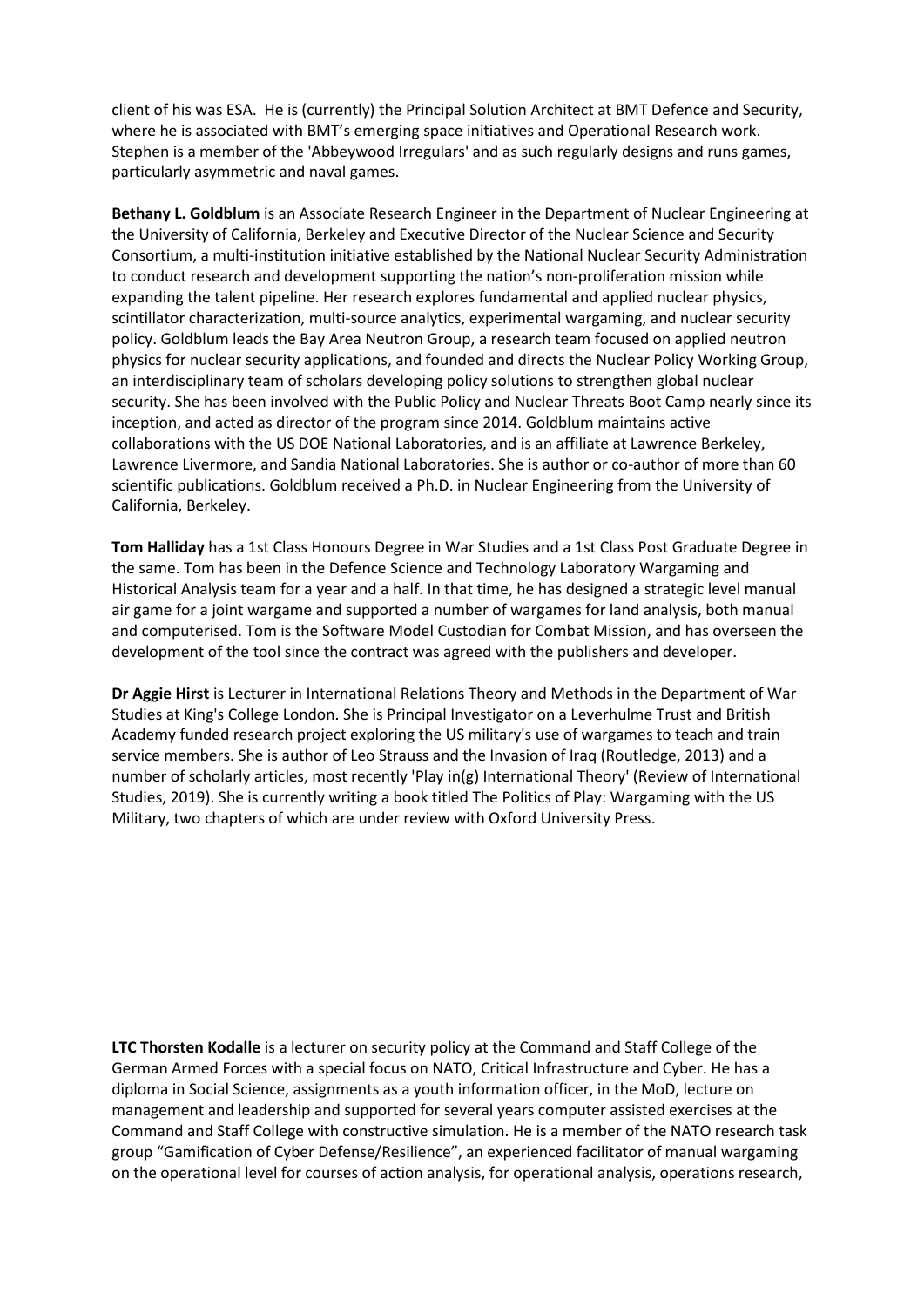serious gaming and especially for matrix wargaming. His next project is the "Gamification of Strategic thinking" using "Scythe" to let players experience agile strategic planning techniques in a 5 teams competition (5x5=25 players experience) and the construction of a "Global Matrix Wargame" with a special focus on cyber warfare on the semantic level. You can reach Thorsten Kodalle on Linkedin: linkedin.com/in/thorstenkodalle

**Kiran Lakkaraju** is a Senior Member of the Technical Staff at Sandia National Laboratories, New Mexico in the Systems Research & Analysis III group. Kiran's research has been marked by extensive interdisciplinary efforts that bring together the social and computational sciences. Kiran has been investigating how games, including Massively Multiplayer Online Games and wargames can be used as a means to systematically and quantitatively study conflict escalation and global strategic stability. Kiran is a member of the Project on Nuclear Gaming (http://pong.berkeley.edu) which has developed one of the first experimental wargames, SIGNAL (https://pong.berkeley.edu/e-game/). Kiran has a background in artificial intelligence, multi-agent systems and computational social science. He holds a M.S. and Ph.D. in Computer Science from the University of Illinois at Urbana-Champaign.

**Graham Longley-Brown** has wargamed since aged six. A British Army Officer since 1986 (and still in the Reserves), he has used wargaming for professional purposes throughout his career, often as a lone champion for the technique. He was the UK Joint Services Command and Staff College Directing Staff Subject Matter Expert for wargaming from 2000-2002. Since leaving the Regular Army in 2003, Graham has consulted on all-matters professional wargaming. He has designed and delivered wargames at UK, European and Gulf State Staff Colleges, for the UK Army (at all levels), RAF, Royal Navy and Royal Marines, the NATO Joint Warfare Centre, UK Force Development and experimentation, Dstl, the American, British, Canadian and Australian Armies Programme, the Royal Brunei Armed Forces, the Pakistan National Defence University, the US Army in Europe and others. He is the leading developer of the Dstl/Cranfield Rapid Campaign Analysis Toolset (RCAT) manual simulation. He is a published author on professional wargaming: he was lead author for the MOD *Wargaming Handbook*; wrote the current Course of Action Wargaming section for the UK Army's *Planning and Execution Handbook*; and is about to publish *Successful Professional Wargames: A Practitioner's Handbook*. He is a co-founder of Connections UK.

**Colin Marston** is a Senior Principal Analyst within the Wargaming Team at the Defence Science and Technology Laboratory (Dstl). He has predominantly worked in the Support to Operations (S2O) environment, having been deployed as an Operational Analyst to Afghanistan and Iraq. At Dstl, he has project managed and provided technical leadership to a range of projects and has been involved in numerous international research collaborations. He ran Dstl's Stabilisation Programme for five years, which involved delivering numerous wargames using PSOM (a Peace Support Operations Model) for a range of NATO and MOD customers. In 2011 he was the Field Team Leader responsible for two large deployments of analysts (Dstl and US) to deliver wargames to support the future planning of the International Security Assistance Force (ISAF) mission in Afghanistan. This work received a Chief Scientific Award. It was also awarded the OR Society's President's Medal in 2012. He is the Technical Partner, alongside Cranfield University, for the Rapid Campaign Analysis Toolset (RCAT), a manual simulation tool that is used to support /enable a wargame. More recently, he has sponsored the development of the Matrix Game Construction Kit (MaGCK). He is a Fellow of the OR Society (FORS), has a BSc (Hons) in Physics with Astrophysics and served in the Army Reserve (Infantry). He is also a co-founder and member of the organising committee for the Connections UK professional wargaming conference in addition to being a co-author on the UK MOD Wargaming Handbook.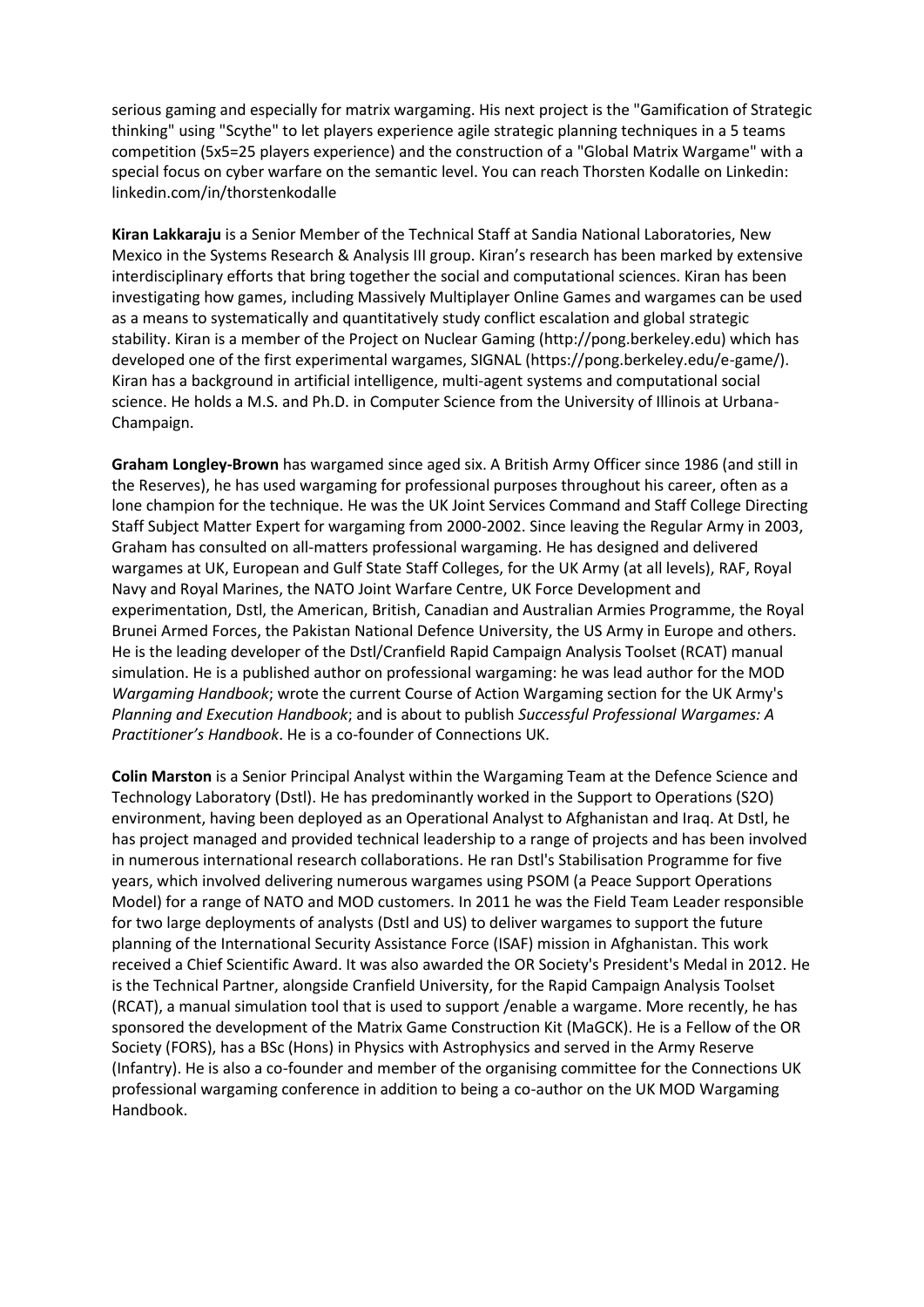**Roger C. Mason** is the vice president of LECMgt LLC located in Camarillo California, USA. LECMgt produces wargames for a variety of clients including the US Center for Naval Analysis and National Défense University. He is the faculty member for wargaming at the Institute of Intelligence Analysis, Juan Carlos University in Madrid, Spain. He is a frequent presenter for the wargaming working group of the Military Operations Research Society. Roger is a contributor to wargaming magazines and serves as a play tester for several commercial game companies. He is a published author including contributing to the 2019 Art of Intelligence: More Simulations, exercises and games. He has a Master of Public Administration and a Ph.D. in Management and Decision Sciences. He is retired with 37 years of service with the United States Air Force Reserve/Air National Guard.

**Captain Philip Matlary** is a Norwegian army officer and teaches tactics at the Military Academy in Oslo. Prior to this, he has served mainly in cavalry regiments aboard CV90s and Leopard 2s, and was deployed to Afghanistan in 2007. Philip has spent the last year (re)introducing wargaming to the curriculum of Norwegian cadets, based on his research conducted during a number of study trips including those to Quantico, Shrivenham, Sandhurst and Brecon. He has been responsible for organising reciprocal visits of US and UK officers to Oslo to train the academy staff in wargaming. Philip also runs Stratagem.no, a website established to provide a platform for contemporary Norwegian military thinking. Philip holds an MA in War Studies from King's College London, a BA from the Norwegian Krigsskole, and has completed three years at the French engineering college INSA Toulouse.

**Tom Mouat** is a serving officer currently working at the Defence Academy of the UK where he is the Directing Staff Officer for Simulation and Modelling. He has over 30 years of experience in training, military exercise planning, simulation systems and wargaming. He has an MSc in Defence Simulation and Modelling and holds a PGCE. He has experience in a wide range of military training systems from the lower tactical level to the higher strategic level, as well as spending 5 years in the procurement of these systems. In addition, he lectures on simulation, modelling and wargaming (most recently in China and Poland); has designed games for education, including the MaGCK: Matrix Game Construction Kit; and facilitated Wargame events for diverse audiences, worldwide.

**Dr Lynette Nusbacher** is Devil's Advocate and Principal at Nusbacher & Associates, a boutique strategy firm operating largely in the City of London. She uses structured techniques, including wargaming, in order to help clients run strategically aligned businesses. She was Head of the Strategic Horizons Unit in the Cabinet Office's National Security Secretariat, where she led the futures work on two National Security Strategies of the United Kingdom. Before that she was Devil's Advocate to the Joint Intelligence Committee. Dr Nusbacher was Senior Lecturer in War Studies at the Royal Military Academy Sandhurst, and lectured in the Army Junior Division at the Joint Services Command and Staff College. She was a commissioned officer in the Canadian Forces and the British Army. She makes educational television programmes for the BBC and Discovery Channel. Dr Nusbacher took her doctorate in Modern History at Somerville College, Oxford, her MA in War Studies at Royal Military College of Canada, and her honours BA in History and Economics at the University of Toronto.

**William (Wilf) Owen** is a lifelong wargamer from 15mm through Micro-armour, to PC based online games, simulation and Dungeons and Dragons. His interest in professional wargaming has emerged in recent years due to his work consulting and advising on command, capability and doctrine in terms of testing force structures and tactical conduct. He served in both the Regular and Territorial Army from 1980-1993.

**Paul Pearce** has a 1st Class Honours Degree in Computer Science, a Post Graduate Diploma in Psychology and 36 years of operational analysis experience ranging across a number of areas but focusing mainly on computer modelling, simulations and wargaming, in support of analytical work.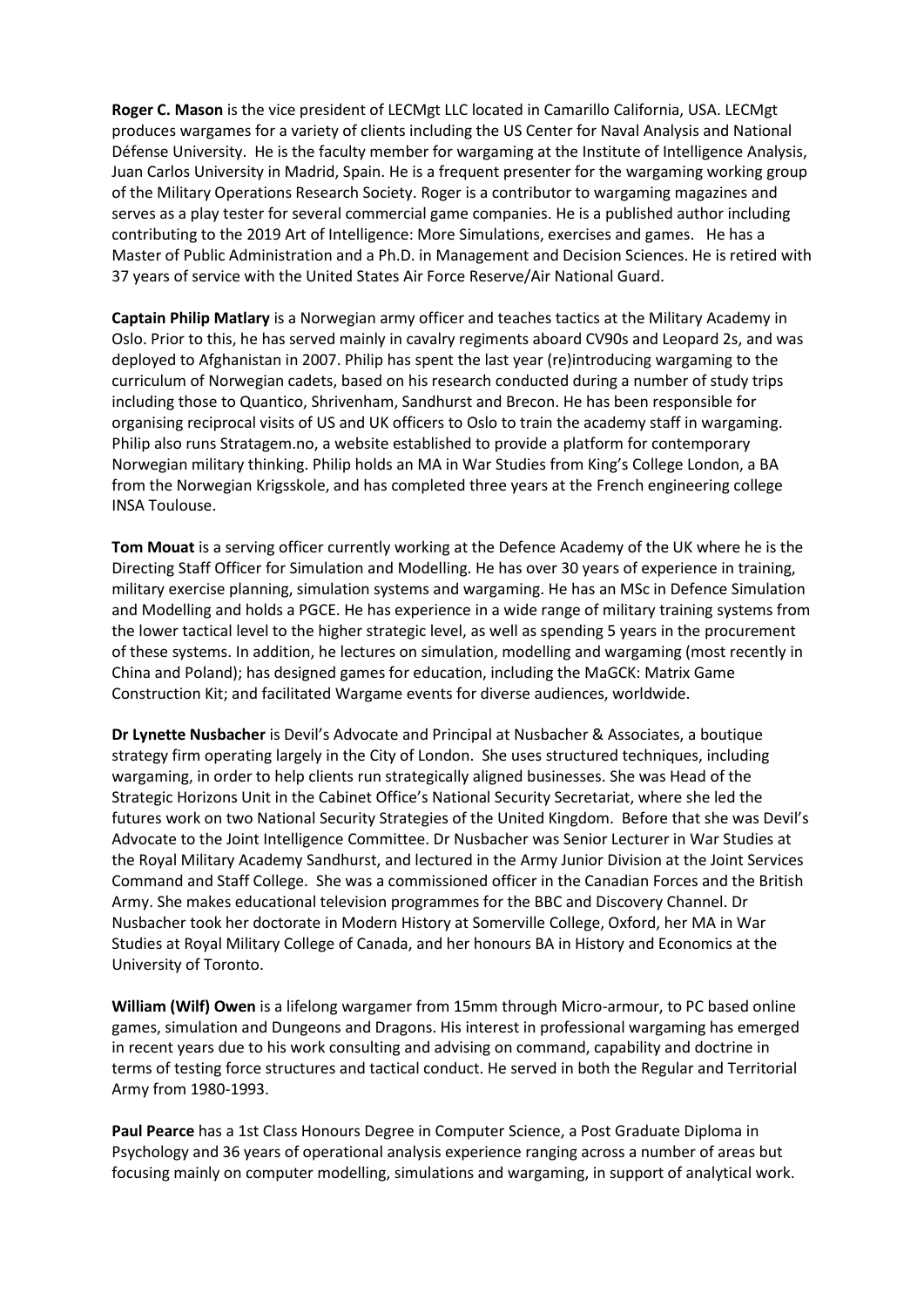Paul was active in Command and Control (C2) research and was appointed as UK lead on the NATO SAS-085 panel examining C2 Agility and Requisite C2 Maturity in 2009, becoming co-chair of SAS-085 during this period and leading the experimental programme of work. In March 2014 SAS-085 members were given a NATO Scientific Achievement Award recognising exceptional effort in significant research activities. Paul remained active in the field of C2 operational analysis and has written two book chapters related to C2 concepts and one book chapter on C2 simulation and modelling. Paul has championed the development of an approach to improve evidence based decision making within MOD and has been instrumental in developing an Evidence Framework which is transforming OA evidence assessment and in May 2016 Paul was awarded the Dstl Ken Bowen award in recognition of a significant innovative or inventive contribution to Dstl capability. Paul is currently involved in delivering analytical wargames in support of UK Army analysis and is a key member of the leadership team within the Dstl Wargaming Team.

**Andrew Reddie** is a doctoral candidate in the Charles and Louise Travers Department of Political Science at the University of California, Berkeley. He currently serves as deputy director for the Nuclear Policy Working Group and as a researcher for the Department of Nuclear Engineering, Goldman School of Public Policy, Center for Long-Term Cybersecurity, Berkeley Asia-Pacific Study Center at UC Berkeley, and the Project for Nuclear Gaming. He is also a Nuclear Science and Security Consortium Fellow and Bridging the Gap Fellow. He holds an MPhil in International Relations from Oxford University as well as an M.A. and a B.A. (hons.) from the University of California, Berkeley. Previously, he held research and editorial roles at the Center for Global Security Research at Lawrence Livermore National Laboratory, Business and Politics, the Canadian International Council, and the Council on Foreign Relations in Washington, DC. Andrew's work has appeared in a variety of academic and policy-oriented publications including Science, Journal of Cyber Policy, and the Bulletin of Atomic Scientists.

**David Robson** is a military simulation engineer and programmer with over 20 years' experience of supporting exercises for in UK, NATO and Middle East, including the UK Joint Command and Staff College at Shrivenham. Specialist areas include Air Campaigning, ISTAR, IADS, A2AD, Space Warfare and Military Assistance to Civil Authorities. Recent activity has focused on modelling emerging concepts such as Human Terrain, Urban operations and the impact of distributed C2 and autonomous systems. David has a background in hard sciences (Molecular Biology and Geology) and a MSc in Information Technology. In his spare time, he is a keen hobbyist wargamer and board gamer.

**Philip Sabin** is Professor of Strategic Studies in the Department of War Studies at King's College London. He has worked closely with the UK military for many years, especially through the University of London Military Education Committee, the Chief of the Air Staff's Air Power Workshop, and KCL's academic links with the Defence Academy and the Royal College of Defence Studies. Professor Sabin's research and teaching involves strategic and tactical analysis of conflict dynamics, with a particular focus on ancient warfare and modern air power. He makes extensive use of conflict simulation techniques to model the dynamics of various conflicts, and since 2003 he has taught a highly innovative MA option module in which students design their own simulations of past conflicts. He has written or edited 15 books and monographs and several dozen chapters and articles on a wide variety of military topics. His books Lost Battles (2007) and Simulating War (2012) both make major contributions to the scholarly application of conflict simulation techniques. Besides coorganising the annual Connections UK conference at KCL, he has taken part in several defence wargaming projects, and he worked with the British Army's Centre for Historical Analysis and Conflict Research on the initial design of the Camberley Kriegsspiel with which officers may practise battlegroup tactics. Professor Sabin is co-director of the King's Wargaming Network, which will take forward KCL's leading role in the academic study of wargaming after his upcoming retirement.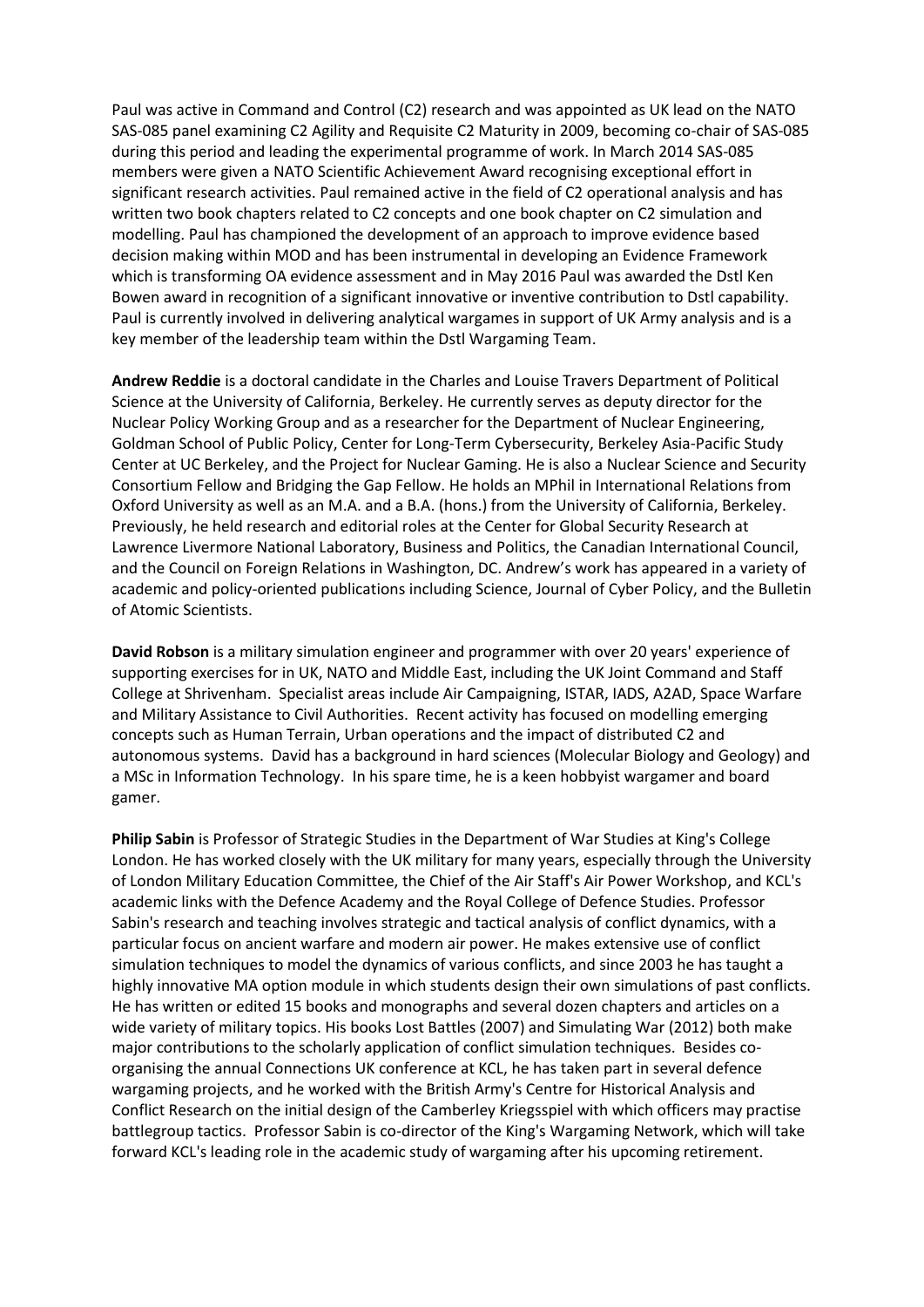**Michael Sheehan** is Emeritus Professor of International Relations at Swansea University. He was previously Director of the Scottish Centre for International Security, University of Aberdeen, and the Callaghan Centre for the Study of Conflict at Swansea University. During the 1980's he also moonlighted for the Army Education Corps on the PQS2 programme, teaching at bases in GB, Northern Ireland, Germany, Cyprus and Oman. He is the author or editor of twelve books on international security, including The Arms Race (Martin Robertson, 1983), Arms Control: Theory and Practice (Basil Blackwell, 1986), Balance of Power: History and Theory (Routledge, 1996), National and International Security (Ashgate, 2000), Security: An Analytical Survey (Lynne Rienner, 2005), The International Politics of Space (Routledge, 2007) and (with Natalie Bormann), Securing Outer Space (Routledge, 2009). For the past 20 years he has specialised in military space issues. He has been a wargamer for 45 years, mainly with historical miniatures from the horse and musket period. Until Connections he had managed to keep his professional military space persona and wargaming hobby separate, but having been 'outed' as a wargamer for this conference, is combining the two for a game based on exploring the advantages and limitations of space satellites for military reconnaissance and force multiplication.

**Lieutenant Colonel Ranald Shepherd** was commissioned into the Royal Artillery in 1987. His operational experience includes; deployment with 7th Armoured Brigade as a FOO during the 1st Gulf War, Military Assistant, to the Senior British Military Officer, at US Central Command and Deputy Chief CJ35 in HQ RESOLUTE SUPPORT, Afghanistan. A qualified Instructor in Gunnery, he has been responsible for integrated artillery, air defence and combined arms training in Canada and the UK. After passing the UK's Advanced, Command and Staff Course in 2009; he has focused the later part of his career in the Army Personnel Centre. He has MAs from the University of Glasgow, Cranfield University and King's College London. A keen military historian he organises and leads Battlefield Studies to both UK and European battlefields. He has been wargaming since a teenager and is developing the use of COTS wargames for the professional development of military and civilian personnel.

**Dr Ben Shreeve** is a research associate at the University of Bristol. His work explores how individuals and organizations go about making cyber security decisions. He has been exploring this using the Decisions & Disruptions game. D-D challenges teams to help a fictional hydro-electric company (built in Lego) to improve their cyber security by identifying which investments the organization should make to maximize their finite budget and minimize the number of attacks suffered. He has worked closely with the Metropolitan Police Service to create new scenarios for D-D, and these are now being used by Police Forces across the UK. He has recently started working with City of London Police to create a new exercise (as part of the Cyber Griffin project) to help C-suite and senior management within the finance sector experience what it is like to suffer a major cyber incident. Collaboration with industry is key to this work and Ben has worked closely with a wide range of Government Departments and Multinational Organizations to help raise awareness of the importance of cyber security decision making.

**Jeremy Smith** is Head of the Centre for Simulation and Analytics, Cranfield University, UK Defence Academy. He has 15 years' experience in academia with Cranfield University at the UK Defence Academy. He previously worked in BAE Systems and for EASAMS Ltd on weapons development and assessment. He is head of the Centre for Simulation and Analytics at Cranfield which includes all of the Operational Analysis, Modelling and Simulation and Mathematical Analysis activities. This role involves teaching management and project management and consultancy and research. He lectures in systems engineering, defence acquisition, technology management and operational analysis/research topics. He leads research and consultancy activities including wargaming and other operational analysis/research developments, dismounted close combat systems, vehicle system developments, infantry training system simulations and technology trend analysis.